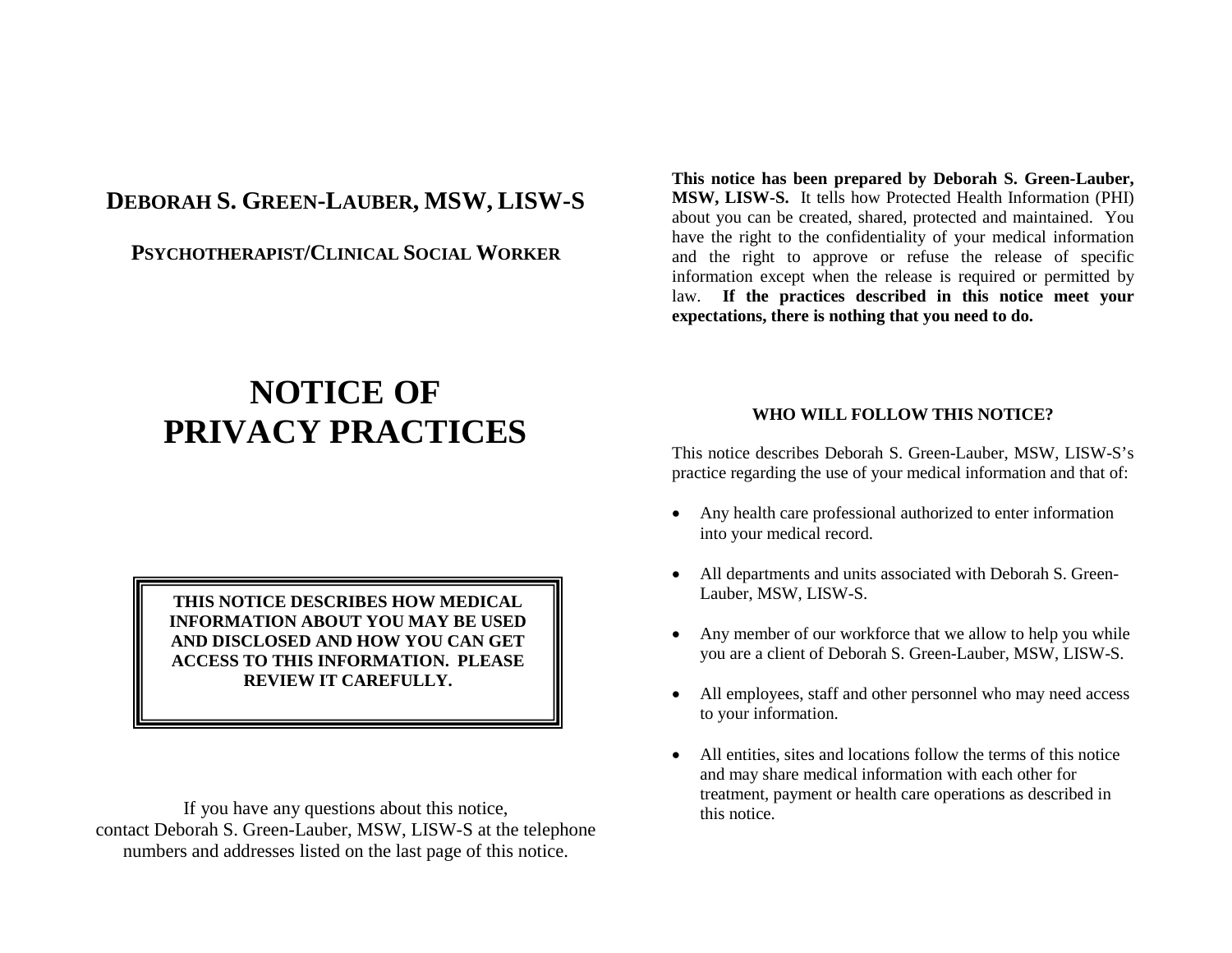#### **OUR PLEDGE REGARDING MEDICAL INFORMATION**

We understand that medical information about you and your health is personal. Protecting medical and behavioral health information about you is important. We create a record of the care and services that you receive. We need this record to provide you with quality care and to comply with certain legal requirements. This notice applies to all of the records of your care generated by Deborah S. Green-Lauber, MSW, LISW-S, whether made by health care professionals or other personnel.

This notice will tell you about the ways in which we may use and disclose medical information about you. We also describe your rights and certain obligations we have regarding the use and disclosure of medical information.

#### **We are required by law to:**

- Maintain the privacy of protected health information;
- Keep medical records that identify private information about you;
- Give you this notice of our legal duties and privacy practices with respect to medical information about you; and
- Follow the terms of the notice that is currently in effect.

#### **WHAT IS MY PROTECTED HEALTH INFORMATION (PHI)?**

Anything from the past, present, or future about your mental or physical health or condition that is spoken, written, or electronically recorded, and is created by or given to anyone providing care to you, such as, a health plan, a public health authority, your employer, your insurance company, your school or university, or anyone who processes health information about you.

### **WHAT RIGHTS DO I HAVE ABOUT MY PROTECTED HEALTH INFORMATION?**

#### **You have the right to:**

• Authorize the sharing of your PHI for purposes other than diagnosing and treating you and the administration and payment for your treatment services.

• See and copy your PHI. We can provide a copy of the medical record. Deborah S. Green-Lauber, MSW, LISW-S reserves the right to charge a reasonable fee for copying this information at your request. Exceptions to this are psychotherapy notes, information prepared for certain legal proceedings, information maintained by clinical laboratories, and information created by another entity or organization.

- Request that we amend or change your PHI.
- Be informed about and share your PHI in a confidential manner chosen by you. The manner you choose must be possible or reasonable for us to do.
- Restrict certain uses and disclosures of your PHI. We do not have to agree to your restrictions. If we do agree, we must follow your restrictions.
- Obtain this Privacy Notice in paper form. We may change the terms of this notice from time to time. You can always get a copy of the current Privacy Notice by requesting it from Deborah S. Green-Lauber, MSW, LISW-S.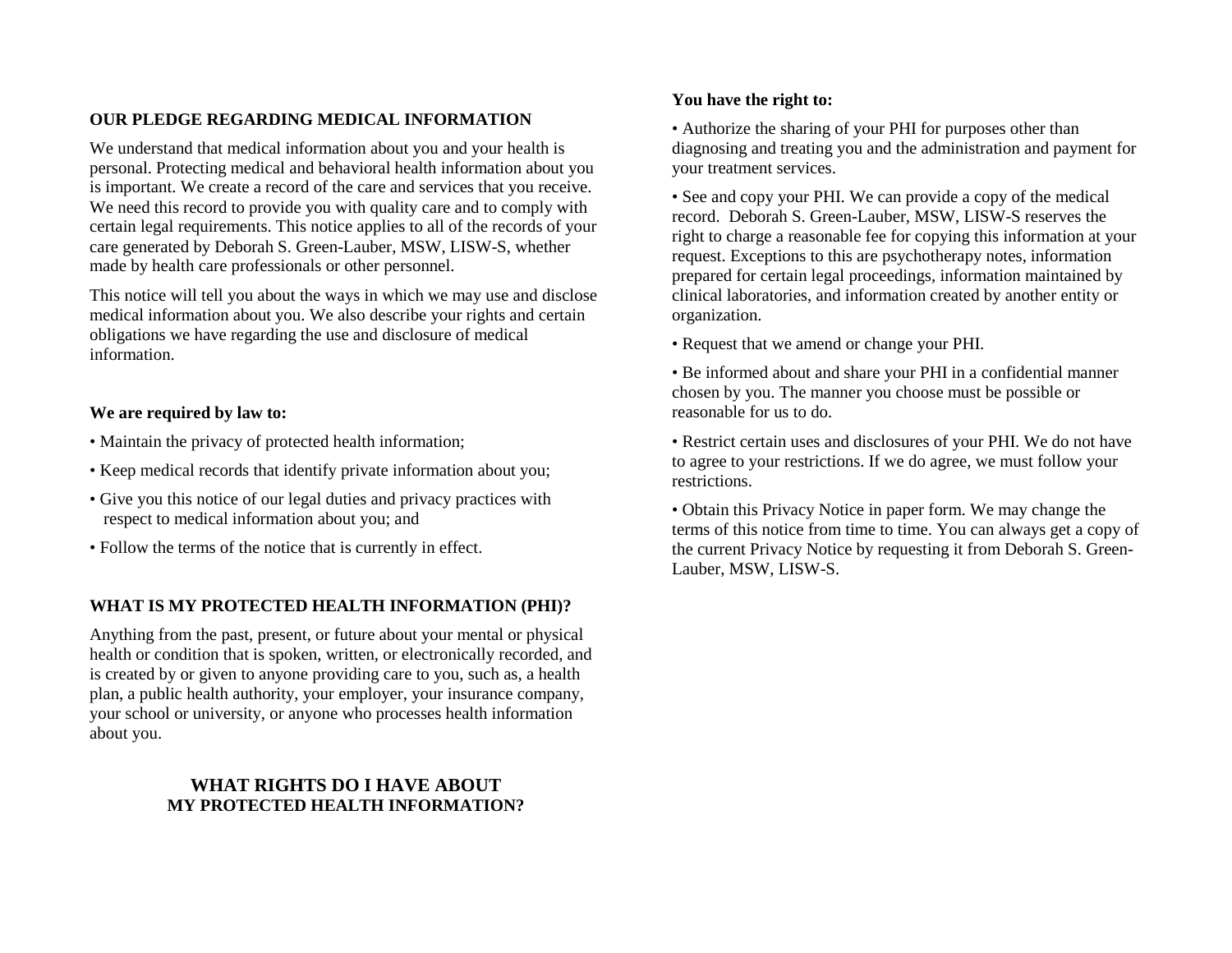#### **HOW WILL MY HEALTH INFORMATION BE USED?**

Treatment Deborah S. Green-Lauber, MSW, LISW-S may share information about your health with other treatment specialists so that you can receive the most appropriate treatment.

Payment We may share your health information about when and for what purpose you were seen, so that we may be paid for treating you.

Operations Your health information may be used as necessary to support day-to-day activities and management of this psychotherapy practice and may be shared with other healthcare entities to ensure that you obtain the correct diagnosis and treatment.

## **AUTHORIZATION**

#### **What can be done with my information if I authorize its disclosure for other purposes?**

With your permission, we can share your Protected Health Information for reasons other than to diagnose you and to administer and pay for your treatment. For example, you might agree to allow us to share your Protected Health Information with your physician to coordinate appropriate use of psychotropic medications or to coordinate care.

#### **Can I revoke my authorization?**

Yes. You can revoke your authorization. You must do this in writing and bring it to us so that we can stop sharing your Protected Health Information. We are permitted to share your Protected Health Information until we receive your revocation in writing.

#### **Are there any circumstances when my information can be shared without my consent or authorization?**

Yes. Your Protected Health Information can be shared without your prior consent or authorization:

- 1. In an emergency so long as consent is obtained as soon as possible;
- 2. When required by law according to specific requirements:
	- For public health activities
- To protect victims of abuse, neglect, or domestic violence
- For health oversight activities
- For judicial and administrative proceedings
- For law enforcement purposes
- To a coroner/medical examiner
- To a funeral director
- For organ/eye/tissue donation
- For research purposes
- To avert serious threats to health or safety
- To facilitate specialized government functions
- To correctional institutions for specific reasons
- To facilitate eligibility determinations or enrollment into public benefit programs
- For Workers Compensation
- 3. When there are substantial communication barriers and it is reasonable to believe that you are giving your consent or authorization.

#### **What about information related to diagnosis and/or treatment for alcohol and/or drug addictions?**

Federal Confidentiality Rules prohibit us from disclosing any information related to the diagnosis or the treatment for alcohol and/or drug addictions or related disorders that you may have received without your specific written permission to disclose this information. These rules also prohibit the recipient of that information from redisclosing it without your specific written permission to do so. If you have any alcohol or drug addiction or related diagnosis or treatment records, you will be asked to provide specific permission to disclose this information before we may share it with another individual, agency or entity.